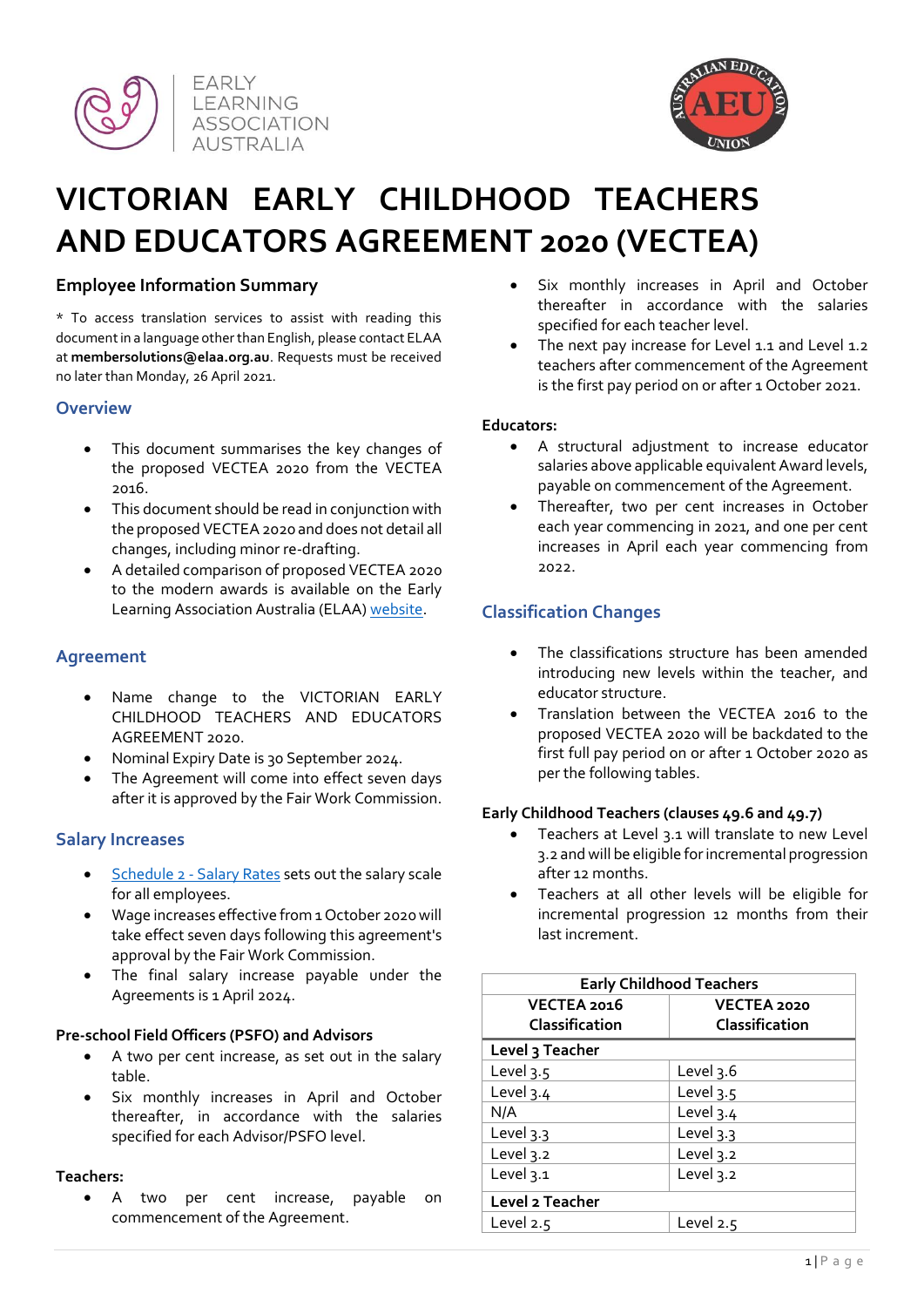

# **EARLY** LEARNING **ASSOCIATION AUSTRALIA**

| <b>Early Childhood Teachers</b> |                |  |
|---------------------------------|----------------|--|
| VECTEA 2016                     | VECTEA 2020    |  |
| Classification                  | Classification |  |
| Level 2.4                       | Level 2.4      |  |
| Level 2.3                       | Level 2.3      |  |
| Level 2.2                       | Level 2.2      |  |
| Level 2.1                       | Level 2.1      |  |
| Level 1 Teacher                 |                |  |
| Level 1.2                       | Level 1.2      |  |
| Level 1.1                       | Level 1.1      |  |

## **Removal of Validation (clause 50.2)**

- On commencement of the proposed VECTEA 2020, the Validation process under the VECTEA 2016 will be removed.
- From 1 February 2022, teachers on Level 2.5 will be eligible to progress to level 3.1 in the teacher scale conditional on the teacher satisfying the eligibility requirements (clause 50.3) and capability assessment (clause 50.4)
- Teachers who wish to Validate under the arrangements set out in the VECTEA 2016 must have submitted their 'Notice of Intention' to apply by 18 December 2020 and submit their 'Application for Validation' in line with the Department of Education and Training's guidelines (18 April 2021).

## **Certificate III Educators and Additional Assistants - Qualified and Unqualified (clause 59.9)**

Introduction of a new Level 1.6 for Certificate III Educators. Certificate III Educators can progress to the new Level 1.6 from 1 July 2021, provided they have been at Level 1.5 for at least 12 months*.*

#### **Inclusion of KIS Additional Assistants (clause 59.7)**

- Updated coverage in the Agreement to include KIS Additional Assistants (Schedule 4 - Roles and Responsibilities (Classifications)).
- Additional Assistant means an additional Early Childhood Educator funded by the Department of Education and Training's Kindergarten Inclusion Support (KIS) Program (or its successor), and employed by a KIS auspice agency to ensure that all children, including children with a disability and/or complex medical needs are included in the funded kindergarten program (Part A - Definitions).
- Additional Assistants who are not required to hold a diploma qualification will commence at level 1.1 of the Certificate III Educator scale.



- Additional Assistants who do not hold a Certificate Ill in Children's Services and who are employed after the commencement of the Agreement cannot progress beyond level 1.2 of the Educators scale (clause 59.9).
- Additional Assistants who hold a Certificate Ill in Children's Services, equivalent or higher qualification appointed to an Additional Assistant role may progress to level 1.6 of the Educators scale (clause 59.9).

# **Diploma Qualified Educators (clause 59.9)**

- Introduction of two new Levels 2.2 and 2.3 for Diploma qualified educators.
- Diploma qualified educators can progress to new Level 2.2 from 1 July 2021, provided they have been at Level 2.1 for at least 12 months.

# **Activity Group Leaders (clause 59.9)**

Translation of current classifications (Levels 1 to 3) to Levels 3.1 to 3.3.

| <b>Activity Group Leaders</b> |                               |  |
|-------------------------------|-------------------------------|--|
| VECTEA 2016<br>Classification | VECTEA 2020<br>Classification |  |
| Level 1                       | Level 3.1                     |  |
| Level <sub>2</sub>            | Level 3.2                     |  |
| Level 3                       | Level 3.3                     |  |

# **Terms and Conditions: Early Childhood Teachers (Part D)**

# **Graduate Teachers Mentoring (clause 52)**

- Introduction of new graduate teacher mentoring clause providing four days' leave for a provisionally registered teachers and four days' leave for teacher mentors to support graduate teachers to achieve full teacher registration and support mentoring activities.
- This clause is particularly relevant for young and/or female workers, but may be relevant to employees of all ages and gender. Any queries may be directed to ELAA or the AEU.

# **Terms and Conditions: Activity Group Leaders, Educators and Additional Assistants (Part E)**

#### **Higher Duties (clause 64)**

An Educator or Activity Group Leader who holds an approved teaching qualification and is requested by the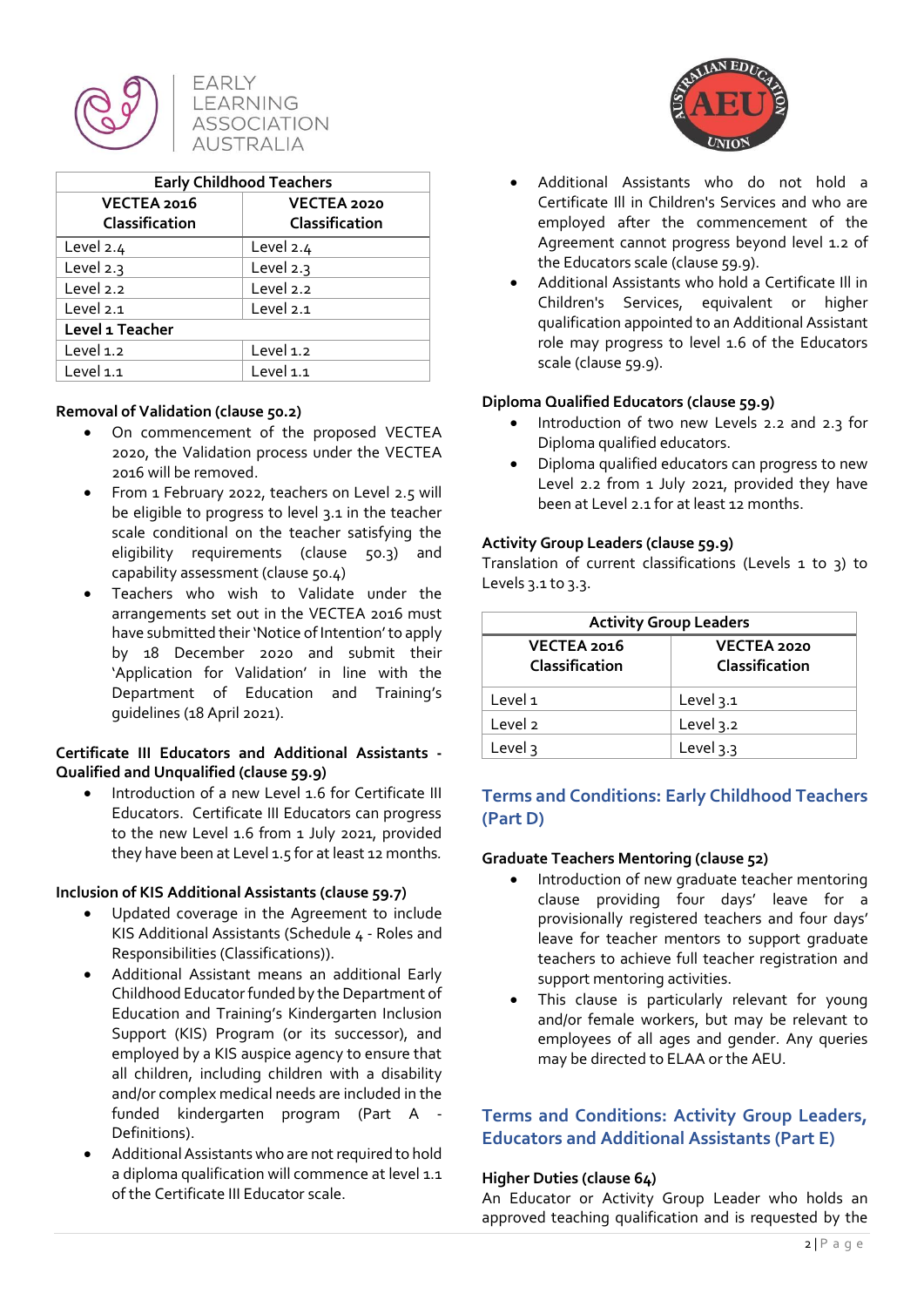



employer to perform the duties of a Teacher temporarily will be paid at the Teacher rate.

# **Common Terms and Conditions (Part C)**

## **Nominated Supervisors and Educational Leaders (clause 45)**

- New clause provides an hour per week per service for the Educational Leader and Nominated Supervisor.
- The time and duties will be allocated in consultation with the Educational Leader and Nominated Supervisor. The clause confirms that the position can be shared between Employees.
- The time could be provided either as a release from face-to-face teaching/contact time or an increase in non-teaching/non-contact time to undertake the duties of the positions.
- Employees who are in the role of Educational Leader/Nominated Supervisor as at 1 October 2020 and who have been granted time or payment by their employer shall retain these arrangements for the term of this Agreement providing they remain in the role and carry out the required duties associated with the role.

# **Organisational Days (clause 34)**

- Update of the clause and provision of an additional child-free day. Employees shall be entitled to three child free days to undertake organisational activities such as planning and preparation.
- The first two days of Term 1 and the last day of Term 4 will be the common child free days for employees who are rostered to work on those days.
- Employees will have access to their child free days by agreement with the employer within the first two weeks of term 1 and the last two weeks of term  $\Delta$ .
- Where an employee attends a common child free day, and that day is not a day on which the employee is ordinarily rostered to work, then the employee is entitled to be paid for 7.6 hours.
- Where an employee and employer agree to hold a child free day on a non-common child free day, the employee is entitled to be paid for at least the employee's normal rostered hours for that day.



## **Professional Development (clause 41)**

Professional development clause moved to the common conditions, extending 2 days of professional development to all employees.

# **Parental Leave (clause 30)**

- Clause has been amended to clarify the entitlement is paid leave, which attracts superannuation and leave entitlements accrue.
- In relation to the birth of a child, eligible employees who are primary caregivers will receive an increased entitlement from 14 to 16 weeks paid parental leave.
- Secondary caregivers will receive an increased entitlement from 5 days to four weeks paid leave.
- The initial period of unpaid maternity and adoption leave continues to be up to a maximum of 78 weeks with any extension to be in accordance with the NES.
- The clause has been updated to clarify its interaction with the National Employment Standards in relation to long-term casual employees.
- This clause is particularly relevant for young and/or female workers, but may be relevant to employees of all ages and gender. Any queries may be directed to ELAA or the AEU.

# **Family and Domestic Violence Leave (clause 46)**

- A new clause provides an Employee experiencing family violence with access to 20 days per year of paid family and domestic violence leave for medical appointments, legal proceedings and other activities related to family violence.
- This leave is not cumulative but, if the leave is exhausted, consideration will be given to providing additional leave.
- This leave will be in addition to existing leave entitlements and may be taken as consecutive or single days or as a fraction of a day and can be taken without prior approval.
- This clause is particularly relevant for young and/or female workers, but may be relevant to employees of all ages and gender.

# **Personal/Carers' Leave (clause 28.2)**

Updated clause provides 15 days (114 hours) of paid personal/carers' leave for each year of service (pro-rata for part time) to all employees.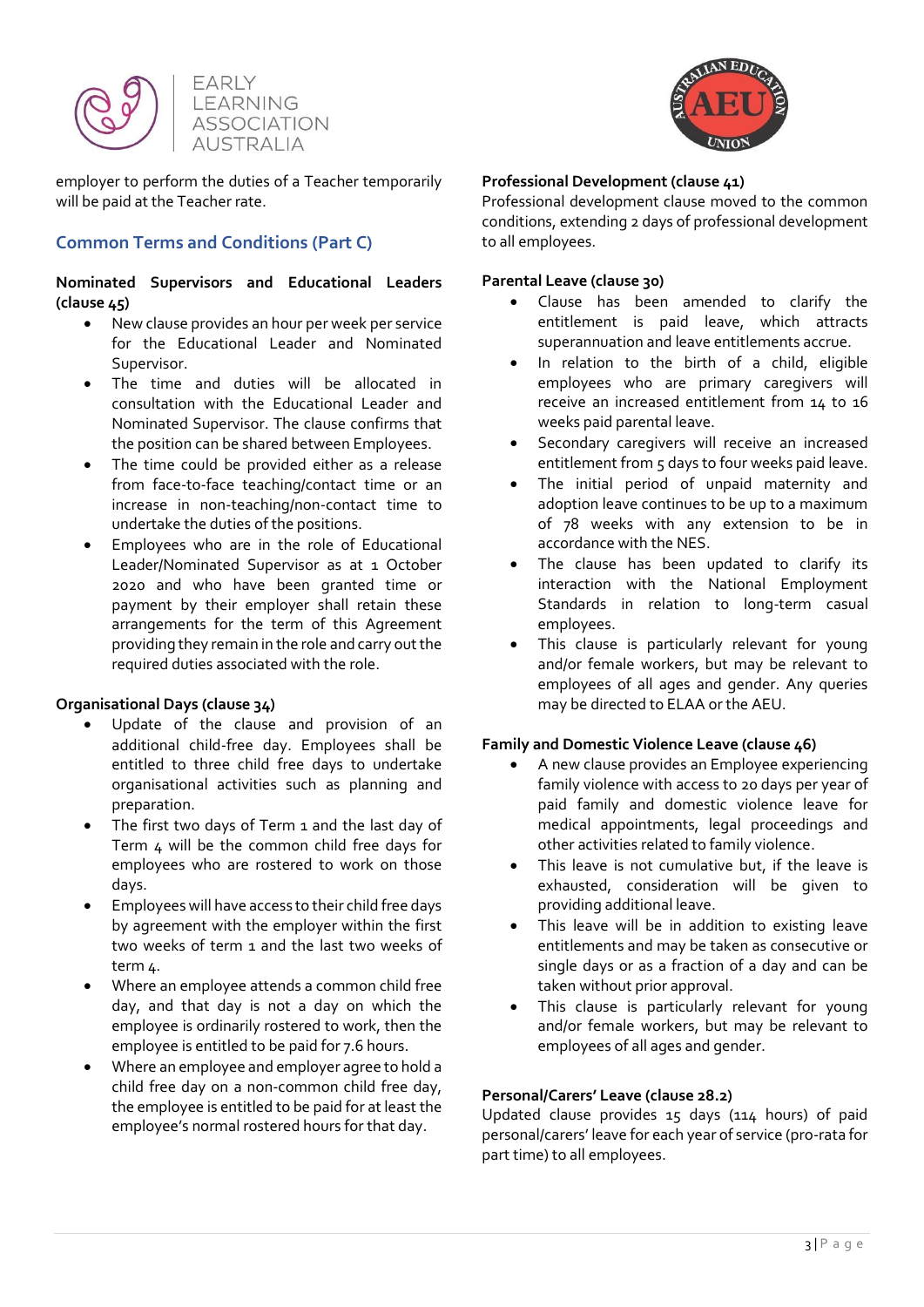



#### **Compassionate Leave (clause 28.10)**

An employee is now entitled to five  $(5)$  days of paid compassionate leave for each occasion (a permissible occasion).

#### **Union Training Leave (clause 42)**

New clause provides employees with  $5$  days leave each calendar year or 10 days leave over 2 calendar years to attend union training.

#### **AEU Councillors Leave (clause 43)**

New clause provides AEU Early Childhood State Councillors with up to 8 days leave to attend State Council meetings.

#### **VIT Councillors Leave (clause 44)**

New clause provides leave for an employee holding a position of VIT Councillor.

#### **Out of Hours Work by Direction (clause 25)**

- New clause clarifying arrangements where an employee is required to attend work outside their normal rostered hours for events or meetings.
- Employees can request not to attend, and requests will not be unreasonably refused. The Employer is required to provide 14 working days' notice.
- This clause is particularly relevant for young and/or female workers, but may be relevant to employees of all ages and gender.

#### **Employee Assistance Program (clause 40)**

- Access for staff to an Employee Assistance Program providing confidential counselling sessions to discuss personal or work-related issues.
- Casual Teachers employed through an agency and volunteers will not be eligible to access the scheme.

#### **Types of Employment (clauses 15.1 to 15.7)**

- Inclusion of a definition of full-time employment (an employee engaged to work 38 hours per week) to reflect its employment category (clause 15.3).
- Changed language from 'temporary employee' to a 'fixed term' engagement.
- Implemented clarity that fixed term employees accrue leave entitlements.



#### **Allowances**

*Wage Review.*

Allowances amount updated and increased. Clauses have been amended for clarity as allowances may be adjusted annually in line with the Fair Work Commission's Annual Wage Review.

| Clause                                                                                                                          | Allowance                                 | Rate - VECTEA 2020                                                                                                                                                                |
|---------------------------------------------------------------------------------------------------------------------------------|-------------------------------------------|-----------------------------------------------------------------------------------------------------------------------------------------------------------------------------------|
| <b>Common Allowances</b>                                                                                                        |                                           |                                                                                                                                                                                   |
| 27.2                                                                                                                            | Vehicle<br>allowance<br>(private vehicle) | 80<br>cents<br>per<br>kilometre                                                                                                                                                   |
| 27.3                                                                                                                            | Clothing<br>and<br>equipment              | \$1.93 per day or part<br>day thereof in lieu of<br>receiving<br>such<br>suitable protective<br>clothing or uniform as<br>required by<br>the<br>employer.                         |
| 27.5                                                                                                                            | Meal allowance                            | \$12.63 or a meal to<br>the employee.                                                                                                                                             |
|                                                                                                                                 | <b>Early Childhood Teachers</b>           |                                                                                                                                                                                   |
| 51                                                                                                                              | Teacher<br>in<br>Charge                   | A teacher in charge<br>will<br>receive<br>an<br>additional<br>amount<br>per week equivalent<br>to 4% of the pay rate<br>teacher<br>for<br>at<br>a<br>classification level<br>1.1. |
| Certificate III and Diploma Educators, Additional                                                                               |                                           |                                                                                                                                                                                   |
| <b>Assistants and Activity Group Leaders</b>                                                                                    |                                           |                                                                                                                                                                                   |
| 65.1                                                                                                                            | <b>First Aid</b>                          | \$1.10 per day.                                                                                                                                                                   |
| 65.2                                                                                                                            | <b>Toilet Cleaning</b>                    | \$1.54 per day                                                                                                                                                                    |
| *Clauses have been amended for clarity as allowances may be<br>adjusted annually in line with the Fair Work Commission's Annual |                                           |                                                                                                                                                                                   |

**Definitions and Application and Operation of the Agreement (Parts A and B)** 

- The definitions have had minor updates for clarity and consistency. New definitions inserted include: Additional Assistant, Child attendance session, Educational Leader, Eligible Casual Employee, NES, Nominated Supervisor and Working Week.
- Updated language of the agreement to make clear the Agreement does not exclude